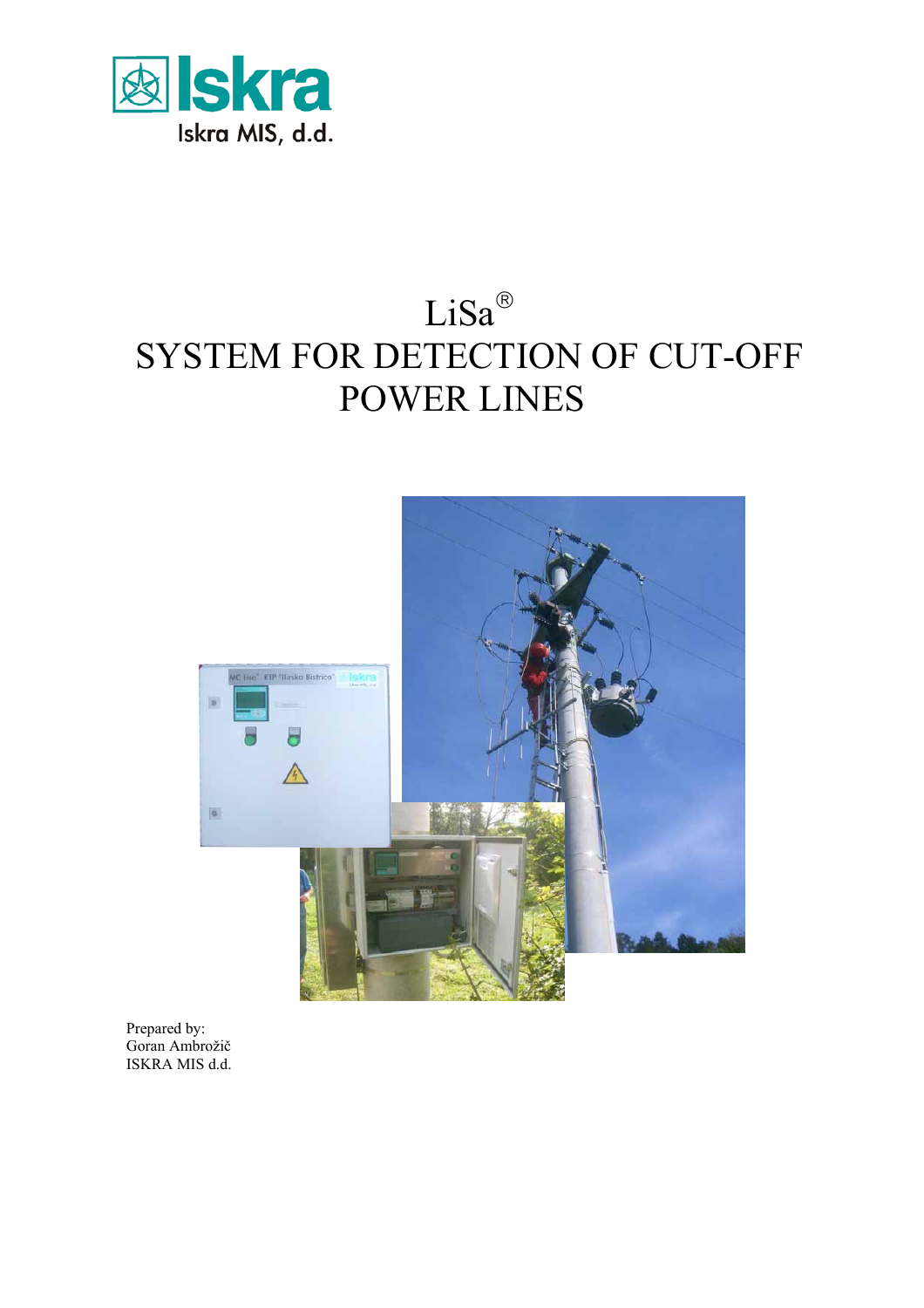# **INTRODUCTION**

Power lines in electro distribution network are often severed for different reasons. In most cases such interruptions of a power line is detected by a conventional protection unit which also assures disconnection of such line. This type of protections normally works on the basis of detection of over-current, which appears when a fallen power line makes electrical contact with the ground.

 However, there are several situations when the fallen line creates a fault that conventional protections are not able to detect. For example soil conditions with a high resistive value; such as dry sand, rocks or asphalt... Similar problem appears with usage of half-isolated conductors, which despite all the benefits they have, usually when cut- of conductor do not make contact with the ground (high impedance fault). The main reason is that isolation is often extended over both ends of the conductor or the line lands that both ends are lifted from the ground. An additional problem is for example that if a feeder line collapse near to the end of that line. Because of the distance from the protection unit it is possible that the protection unit will not detect the small leakage current.

All above cases of "down" power-lines present a dangerous situation. Humans or animals that come in contact with such conductors can be killed, or suffer grievous injuries. Arcing can start uncontrolled fires.

In some areas power distribution companies are facing another problem and that is stealing of cables and equipment. This presents a problem not only to the distribution companies as a lost of income from interrupted power supply and significant costs with replacing the equipment, but also for clients. Strategic objects, such as hospitals, or other facilities important from the view of state security usually have their own backup supplies, but any such event presents it self as a disturbance in normal operation.

## **RESEARCH**

When trying to find appropriate solution it soon become clear that with classical protection, based on measuring differences in current, this problem can not be solved. That's why we focused on the quantity that is present before the interruption and changes significantly after the interruption. **This is the system of voltages at the end of the power lin**e. We found:

- Conditions under which voltages change
- Which voltages, under what circumstances and to what magnitude

## **THE SYSTEM**

System LiSa® with built in network analyzer MC760L and communication adapter MI480L is joining both remote control of power supply quality on the secondary side of transformer station, and possibility of detecting, analyzing and sending information about faults and types of faults in transformer stations and in the network, mostly cut off power lines. It is intended to be used in Medium voltage (MV) and Low voltage (LV) power distribution networks.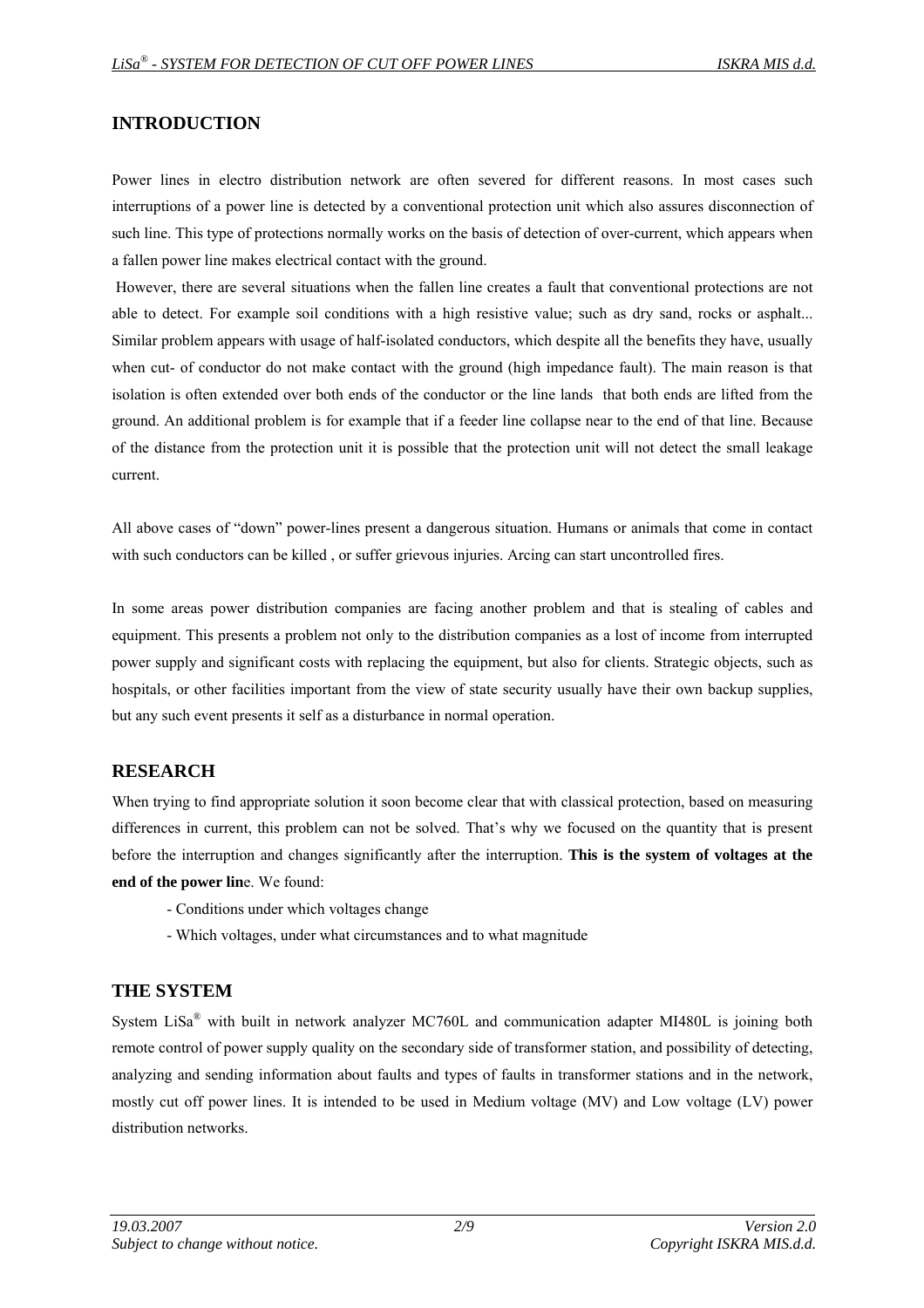## **Remote control of power supply quality and monitoring of transformer stations**

Network analyzer MC760L is intended for constant analysis of power supply quality according to standard SIST EN50160.The onboard memory carries reports for a period of previous 7 years and 170.000 anomalies from standard values can be stored. This allows the user to find possible cause for disturbances in the network. For each observed quantity it is possible to set different limits and required quality in monitoring period. The most important features of MC760L are:

- Analysis of power supply quality according to SIST EN50160
- Measuring of over 140 quantities (U,I,P,Q,PF,PA,f, φ, THD, MD, Energy, Cost management…)
- Accuracy class 0.5
- Harmonics analysis of phase and phase to phase voltages and currents up to 63rd harmonics
- Up to 4 I/O modules (always in pairs analogue outputs, tariff inputs, pulse outputs, digital inputs, alarm outputs)
- Simple setting via MMC card, which can also be used for data transfer

According to SIST EN50160 it is monitoring:

- Frequency variations
- Voltage variations
- Voltage Dips
- Voltage Interruptions
- Voltage Unbalances
- Transients
- Flickers
- THD's
- **Harmonics**

MI480L is a GPRS/RS485 communication adapter used for sending data via GPRS communication to the server, the same communication is used for setting the device. For sending alarm messages it is using SMS communication.

## **Detection of cut off power lines**

## **Philosophy**

Measuring of secondary, low voltages with MC760L gives us information about failure, which can be either, fuse blow, cut off power line or lines, primary supply failure ... but it does not give us unambiguous information about broken conductor(s). For a reliable assessment of the situation more information is required. LiSa<sup>®</sup> can process this information from primary side of transformer from existing indicators, already installed in transformer station or from a voltage indicator installed in the LiSa® system and connected to the primary side via capacitive dividers.

In case of fault the system with built in logic analyses type of fault. The alarm about the failure is sent to the distribution centre where special software processes all the data and by knowing network topology reports in which sector fault occurred and eventually sends the command to plug out damaged sector.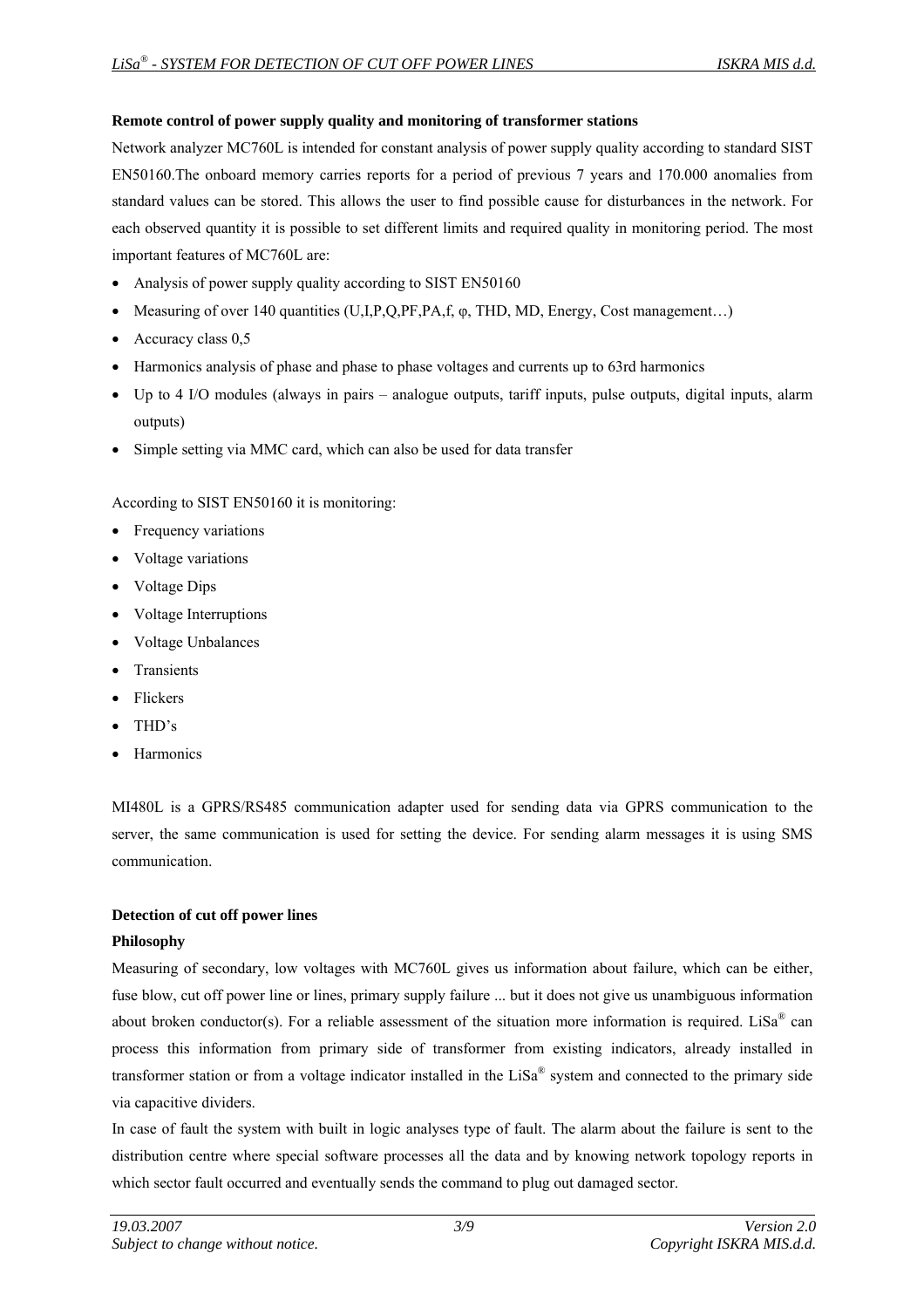This description presents basic philosophy of detection of cut off power lines. There are different types of hardware detector with different equipment which corresponds to the topology of the network, protected lines, installation points on the line, equipment of the transformer station and demands of the electro distribution company.

#### **LiSa® HARDWARE DETECTOR**

The main parts of the hardware detector are:

- MC760L Measuring centre (or other appropriate type of MC)
- MC740 Measuring centre (redesigned indicator) (option)
- MI480L Communication adapter and controller
- Capacitor dividers (option)
- UPS power supply module
- Contactor for remote plug out

The system is mounted in standard power case of dimensions 500 x 500 x 210 mm, appropriate for mounting in the inside or on the outside of transformer station.



#### *MEASURING PART - CONNECTIONS*

One part of the detector is connected on the secondary side of the transformer, while the other part is connected to the primary side of transformer in front of primary fuses, via appropriate capacitive dividers.

#### *Secondary side*

Voltages from the secondary side are directly connected to the measuring part of the system (MC760L). Currents, if needed to provide additional information of the system (I, P, Power Quality...), are connected via appropriate current transformers.

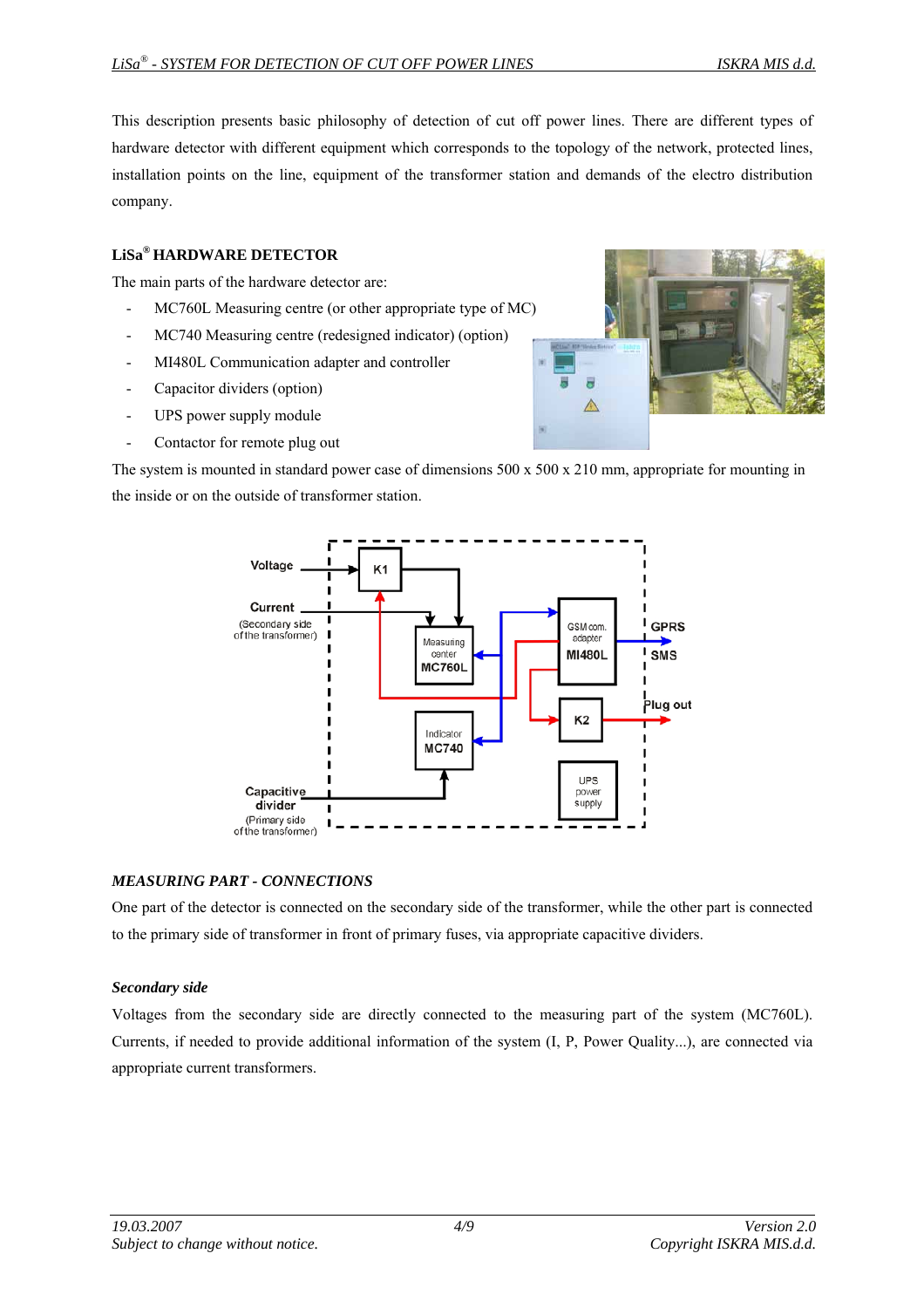#### *Primary side (optional)*

On the primary side of transformer, in front of the primary fuses, are connected appropriate capacitive dividers. MC740 indicator is connected on them, to provide the information about the asymmetry and the presence of primary voltage. These information are transferred to the MI480L communication adapter via RS485 communication. As mentioned before different variations of the detector are possible



## *TEST PART*

If we take in to consideration that cut- off of power line is a very rare event, the system is usually in a state of readiness. To ensure its full functionality, the MI480L communication adapter has built in controller which does periodical tests and control of the UPS. Frequency of testing can be set by the user or started manually. On completion of the test a report is send to the database server.

## *COMMUNICATION PART*

A MI480L communicator adaptor is used for communication with the database server .Settings are downloaded and measurements uploaded through this piece of equipment. The MI480L communication adapter has a built in GSM modem, facility to function with a SIM card of the local mobile communication provider, RS485 communication, digital inputs, relay outputs, microprocessor... The MI480L uses standard commercial mobile network of the local mobile communication provider to communicate with database server and SMS concentrator. RS485 communication via MODBUS protocol is used for communication with internal devices.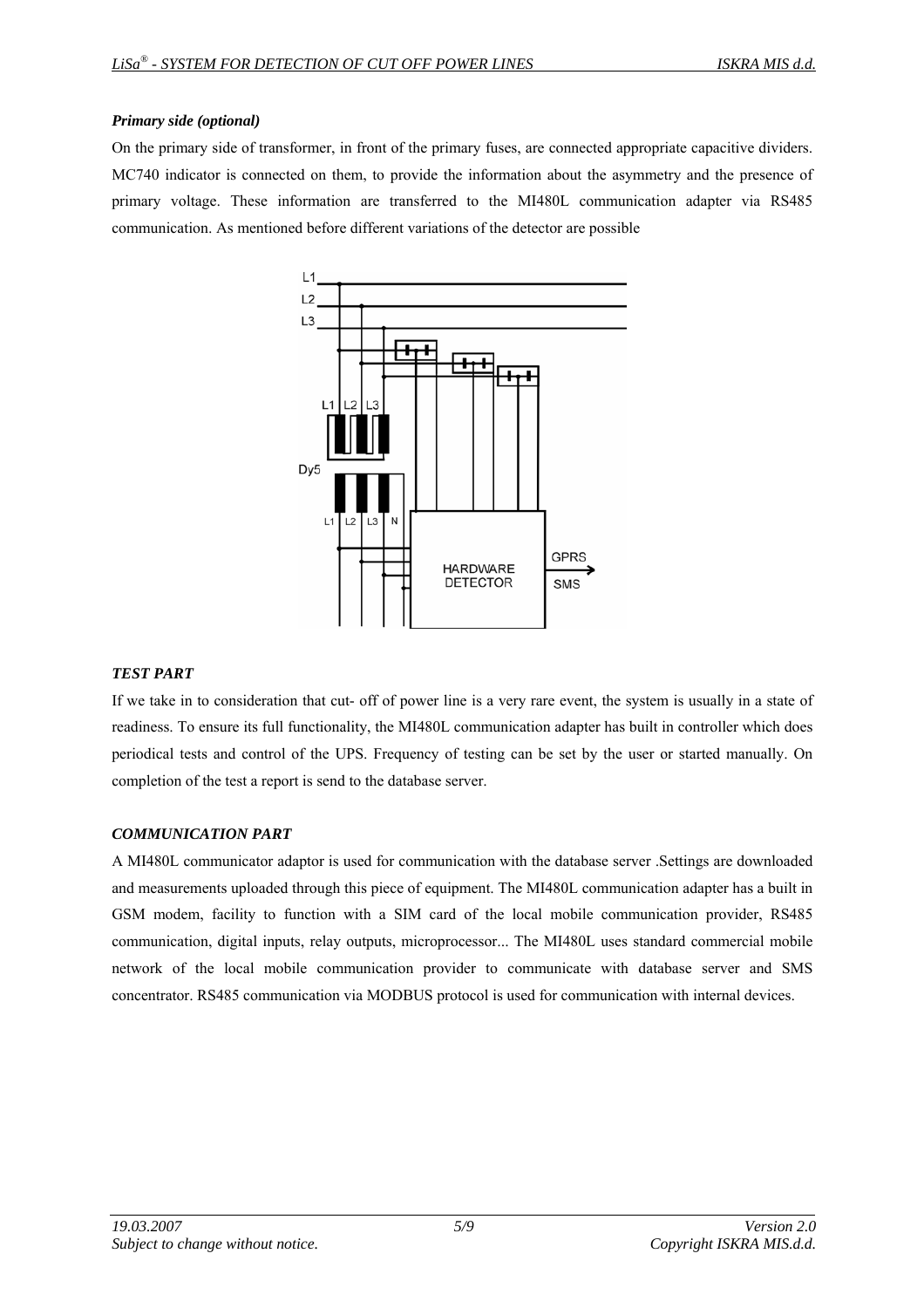# **DESCRIPTION AND PRINCIPLE OF OPPERATION**

#### **Measuring centre MC760L**

Measuring centre MC760L is a high speed instrument that is capable of constantly measuring more than 140 parameters of the three phase system. Besides measuring inputs it is also equipped with two digital inputs.

The instrument have programmable features that allow the user to set limits on the measuring values and on the state of the digital inputs (1-0) that are detected as an alarm conditions. To avoid any unwanted false alarms that may occur because of disturbances or short-time interruptions, the alarm can be delayed by manual setting of 1 to 10 seconds. These alarms, conditions, are constantly monitored by MI480L communication adapter via RS485 communication.

#### *Setting of MC760L*

Primary and secondary voltages are set depending on transformer characteristic.

Alarms in the first two alarm groups are set for purpose of detection of failures. Other alarms can be set by the user as will.

The MC760L has the ability to analyse the Quality of Power supply. The instrument collects the data about the quality of the power supply in the network and compiles reports based on this information

 Detailed reports and user defined measurements, can be stored in 8Mb built in flash memory. This data can be downloaded by MMC memory card in order to make detailed analyses of the system. Shorter form of report and selected measurements of the system (I, U, P, PF, f...) can also be sent to the database server via GPRS communication.

## **Communication adapter MI480L**

Communication adapter MI480L constantly monitors the MC760L. The primary reason for this is to that in case of alarms, it collects all information from the MC760L and according to this data the appropriate SMS message is formed. This message is then sent to the SMS concentrator or directly to the maintenance staff via the standard SMS mobile communication. Messages from different points, gathered in concentrator are than processed, to formulate logical messages, taking in to consideration topology of power distribution network and setting points of LiSa® devices in this network.

The other function of MI480L is to collect the data and measurements from the MC760L in user defined intervals (from 5 – 120 minutes). This data is stored in the internal memory and sent via GPRS communication to database server at the predetermined time intervals. Download intervals can be set from 15 minutes to 24 hours. A weekly report about the quality of power supply can also be sent.

MI480L is also responsible to trigger the test procedure in the system. Test report is sent to the SMS concentrator and via GPRS to the server with the next set of data. If there is a problem in procedure it informs SMS concentrator or specified mobile phone via SMS.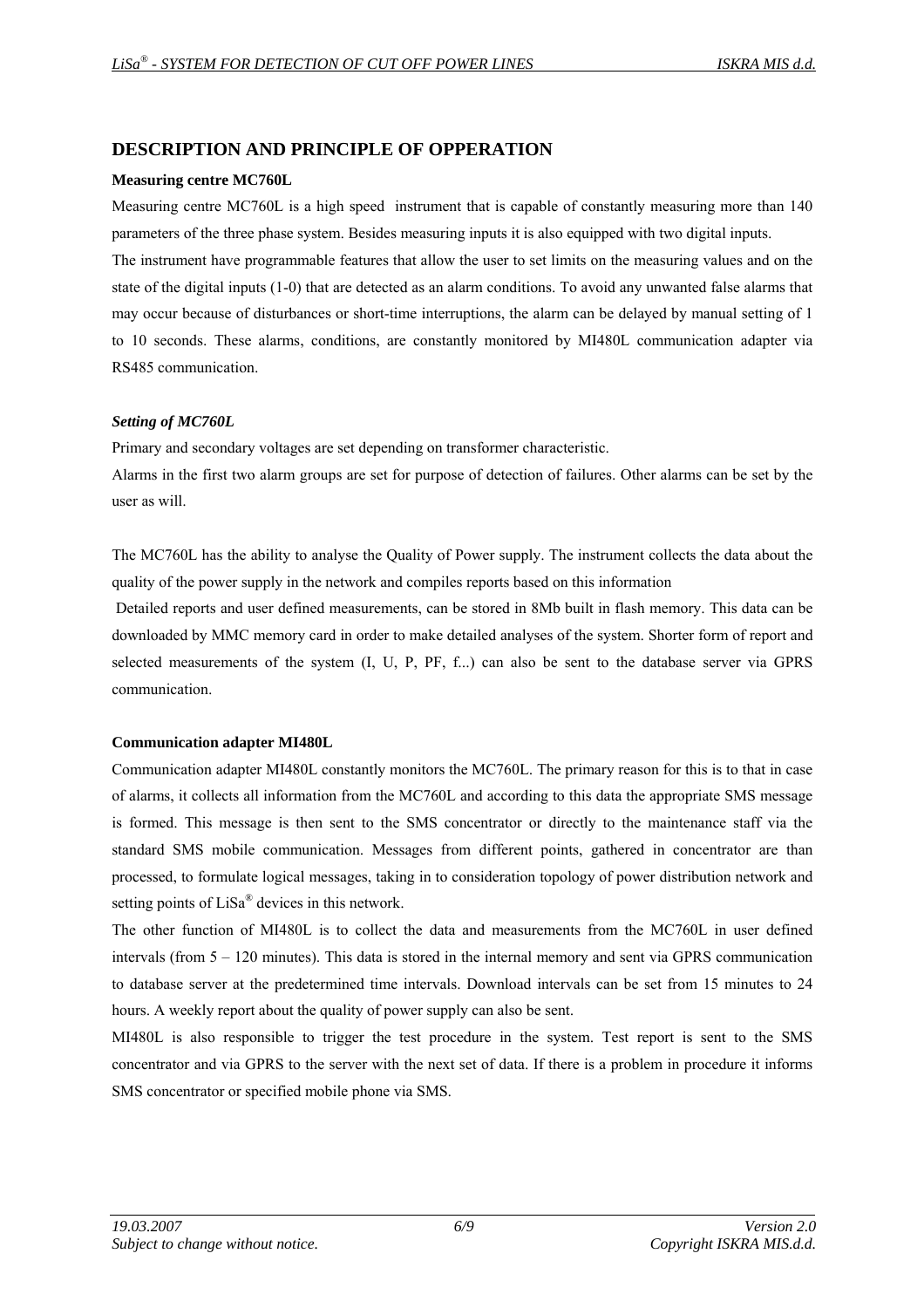# *OPERATION*

The system operates in two regimes:

- The first one is normal operation, where MC760L is measuring and comparing voltages and digital inputs, to detect anomaly in the operation and report it to SMS concentrator, user.
- The other one is testing regime. Self test of the device can be triggered manually or remotely. In this phase the system is simulating faults in order to check if all devices are working OK. Self test can also be triggered periodically. In both cases, if the system is OK or if a problem persist, the SMS is send to the SMS concentrator.

# *DETECTION OF FAULT*

When it comes to cut- off of power lines, a difference in phase to neutral and phase to phase voltages occur. Values are not zero; because of induction and transformation of voltage potential, they have a certain value. To detect a broken power line the MC760L uses standard built in alarm function. With additional information from the indicator, voltage drop because of other reasons such as a blown primary fuse are eliminated.

To eliminate an alarm because of short time disturbances in the network, the delay function on the MC760L can be set for a delay between 1 to 10 seconds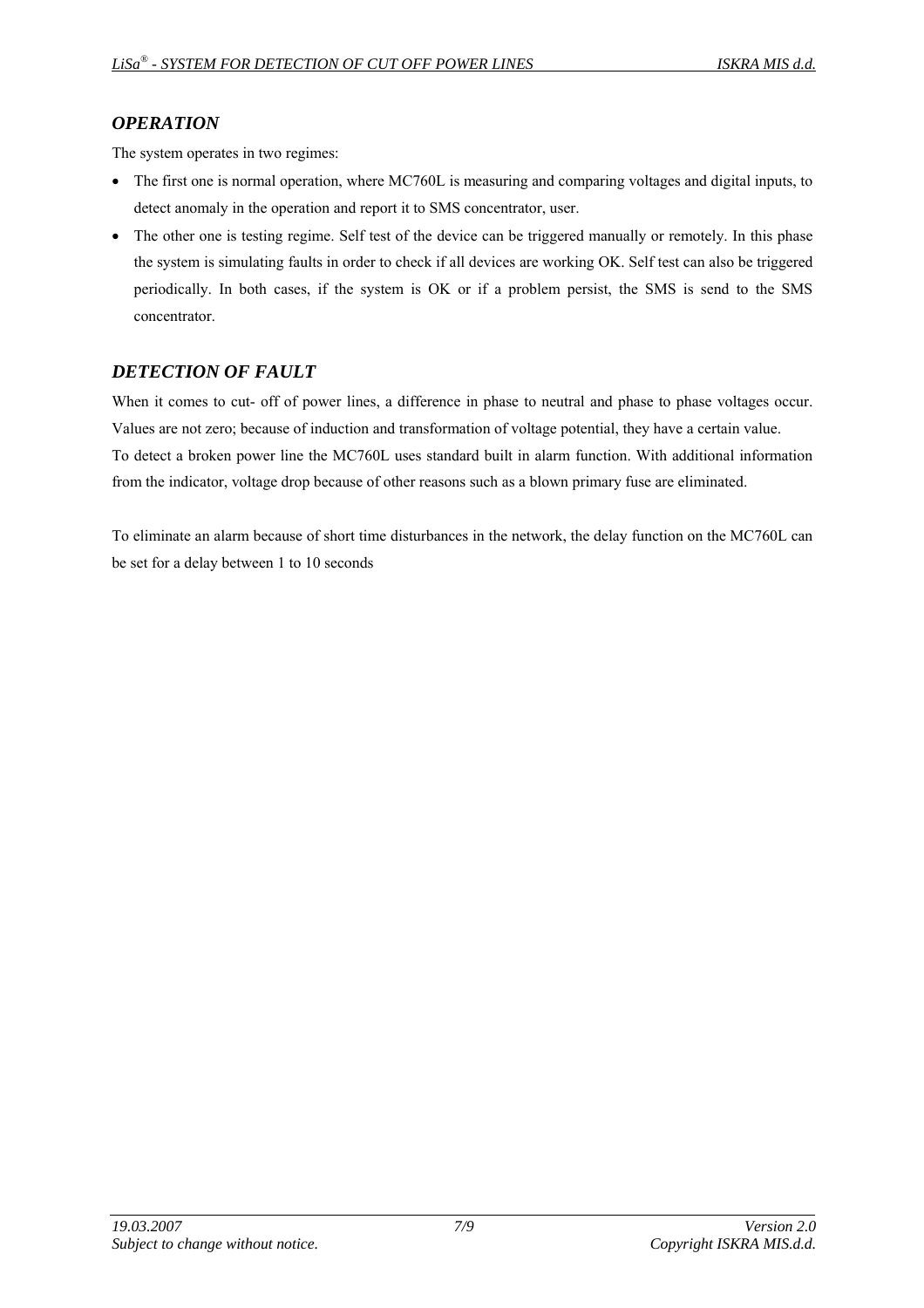# **CONCLUSION**

Example of setting LiSa® devices in MV network



RTP Divider transformer station

With appropriate location of LiSa® devices and with remote automatic switches location of failure can be detected and damaged line disconnected. In simple applications a message can be sent to mobile phone. In case of wide application and with combination of data collecting, monitoring of power supply quality and in combination of existing SCADA system for management and control, SMS concentrator and database server should be used.